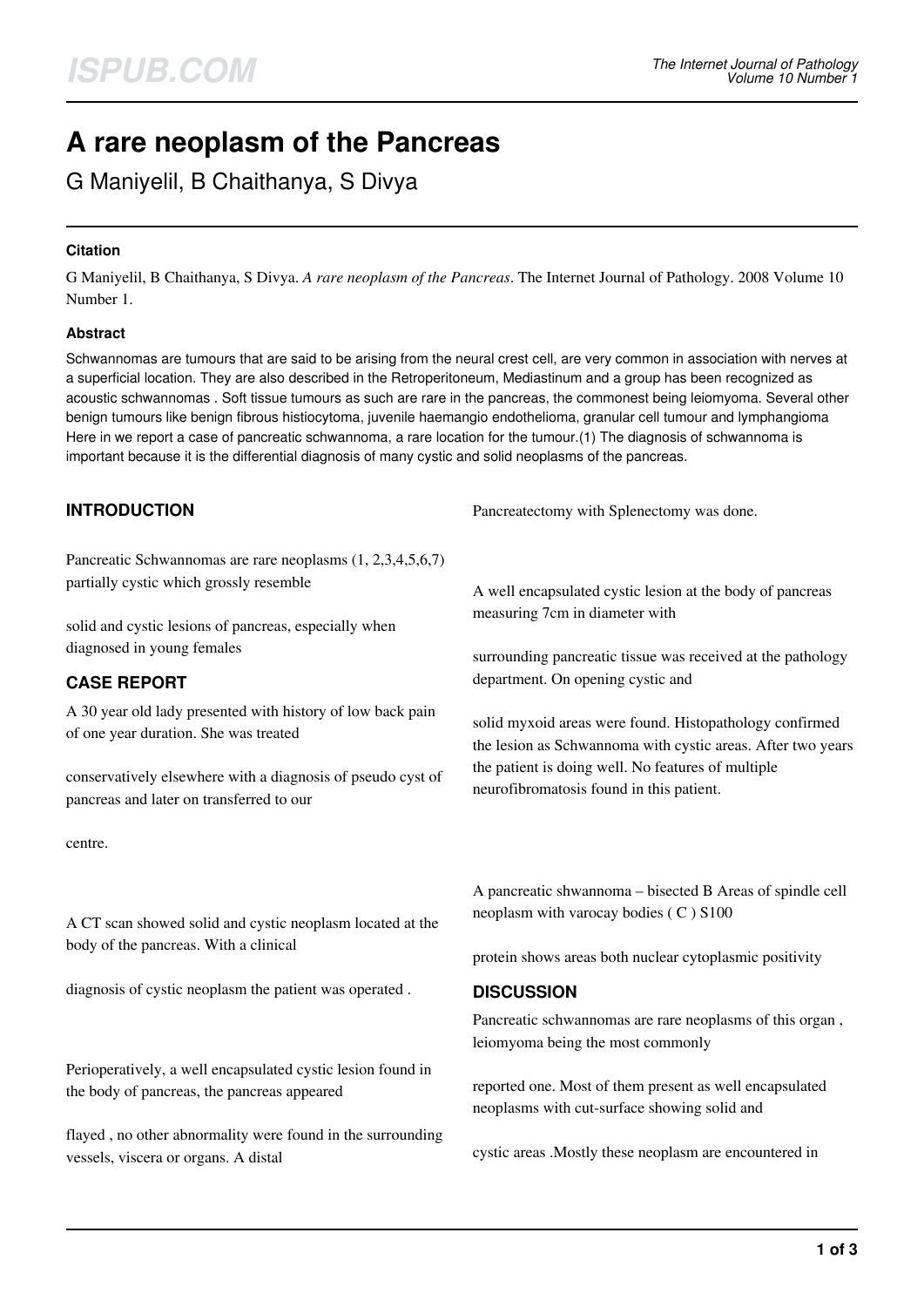young woman .The differential diagnoses

considered were a mucinous or serous cystadenoma , solid and cystic tumour of the pancreas .The

radiology may not present with a typical appearance , but excision and biopsy is the gold standard in

the diagnosis . The clinches of diagnosis is that it is a benign tumour where surgery is mostly curative

# **CONCLUSION**

Shwannoma is a rare neoplasm of the pancreas, which can show both solid and cystic areas .It should

be considered in the differential diagnosis of the cystic

lesions of pancreas especially in young adults

#### **References**

year: 1999

1. Rarepresentation of pancreatic schwannoma: a case report Arash Mohammadi Tofigh, Mohammad Hashemi, Behzad Nemati Honar, Fereidoon Solhjoo J Med Case Reports. 2008; 2: 268 2. Cystic pancreatic schwannoma in a 46-year-old man, L Tafe, A. Suriawinata Annals of Diagnostic Pathology, Volume 12, Issue 4, Pages 296-300 3. Pancreatic schwannoma: an uncommon but important entity, Almo K.M.; Traverso L.W Journal of Gastrointestinal Surgery, Volume 5, Number 4, July 2001 , pp. 359-363(5) 4. Pancreatic schwannoma : Report of two cases and review of the literature. Feldman L. ; Philpotts L. E. ; Reinhold C. ; Duguid W. P. ; Rosenberg Pancreas 1997, vol. 15, no1, pp. 99-105 (26 5. Benign schwannoma of the pancreas Soumaoro LT, Teramoto K, Kawamura T, Nakamura N, Sanada T, Sugihara K, Arii S. J Gastrointest Surg. 2005 Feb;9  $(2):288-90$ 6. Pancreatic Schwannoma. Report of a Case. Morita S Surgery Today vol: 29 issue: 10 page: 1093-1097